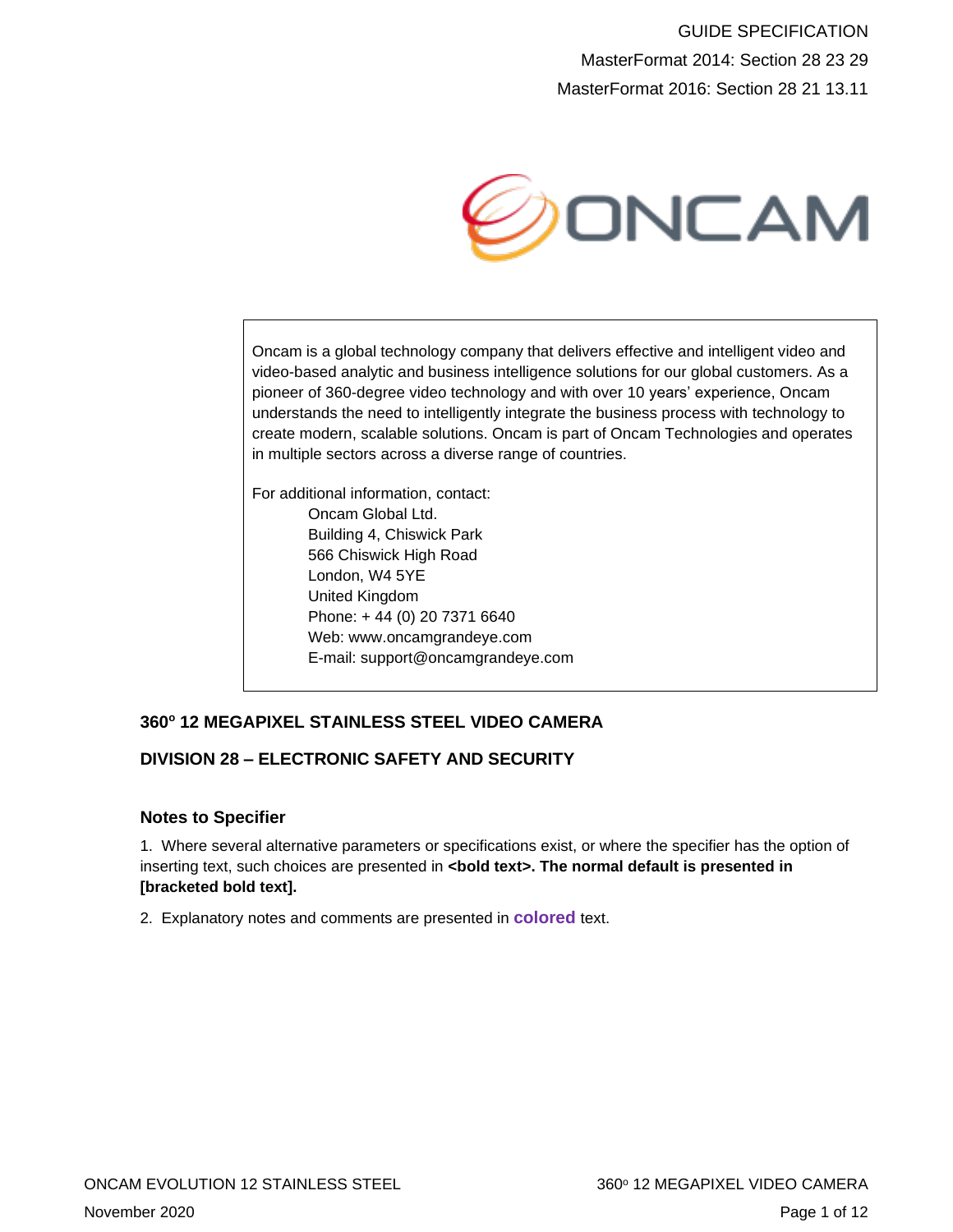# GUIDE SPECIFICATION MasterFormat 2014: Section 28 23 29 MasterFormat 2016: Section 28 21 13.11

# **Important Note to Security Systems Specifiers**

CSI MasterFormat 2016 incorporates numerous significant changes affecting electronic safety and security since MasterFormat 2014. This document is written to provide flexibility in using either format, although adoption of MasterFormat 2016 is encouraged. The following is a guide to the MasterFormat numbers relevant to the product referenced in this specification.

### **Primary Specification Area**

### MasterFormat 2014:

| 28 20 00                    | Electronic Surveillance                       |  |  |  |
|-----------------------------|-----------------------------------------------|--|--|--|
| 28 23 00                    | Video Surveillance                            |  |  |  |
| 28 23 29                    | Video Surveillance Remote Devices and Sensors |  |  |  |
| MasterFormat 2016:          |                                               |  |  |  |
| 28 20 00                    | Video Surveillance                            |  |  |  |
| 28 21 00                    | Surveillance Cameras                          |  |  |  |
| 28 21 13                    | <b>IP Cameras</b>                             |  |  |  |
| 28 21 13.11                 | Panoramic IP Cameras                          |  |  |  |
| <b>Delated Demolrancede</b> |                                               |  |  |  |

# **Related Requirements**

#### MasterFormat 2014:

| <b>Data Communications</b><br>27 20 00                               |  |
|----------------------------------------------------------------------|--|
| Video Surveillance Control and Management Systems<br>28 23 13        |  |
| Video Surveillance Monitoring and Supervisory Interfaces<br>28 23 16 |  |
| 28 23 19<br>Digital Video Recorders and Analog Recording Devices     |  |
| 28 23 23<br>Video Surveillance Systems Infrastructure                |  |

#### MasterFormat 2016

| 27 15 01.13 | Video Surveillance Communications Conductors and Cables |
|-------------|---------------------------------------------------------|
| 27 20 00    | Data Communications                                     |
| 28 05 07.21 | PoE Power Sources for Electronic Safety and Security    |
| 28 05 11    | Cyber Requirements for Electronic Safety and Security   |
| 28 05 19    | Storage Appliances for Electronic Safety and Security   |
| 28 05 19.15 | Network Video Recorders                                 |
| 28 05 33    | Safety and Security Network Communications Equipment    |
| 28 23 00    | Video Management System                                 |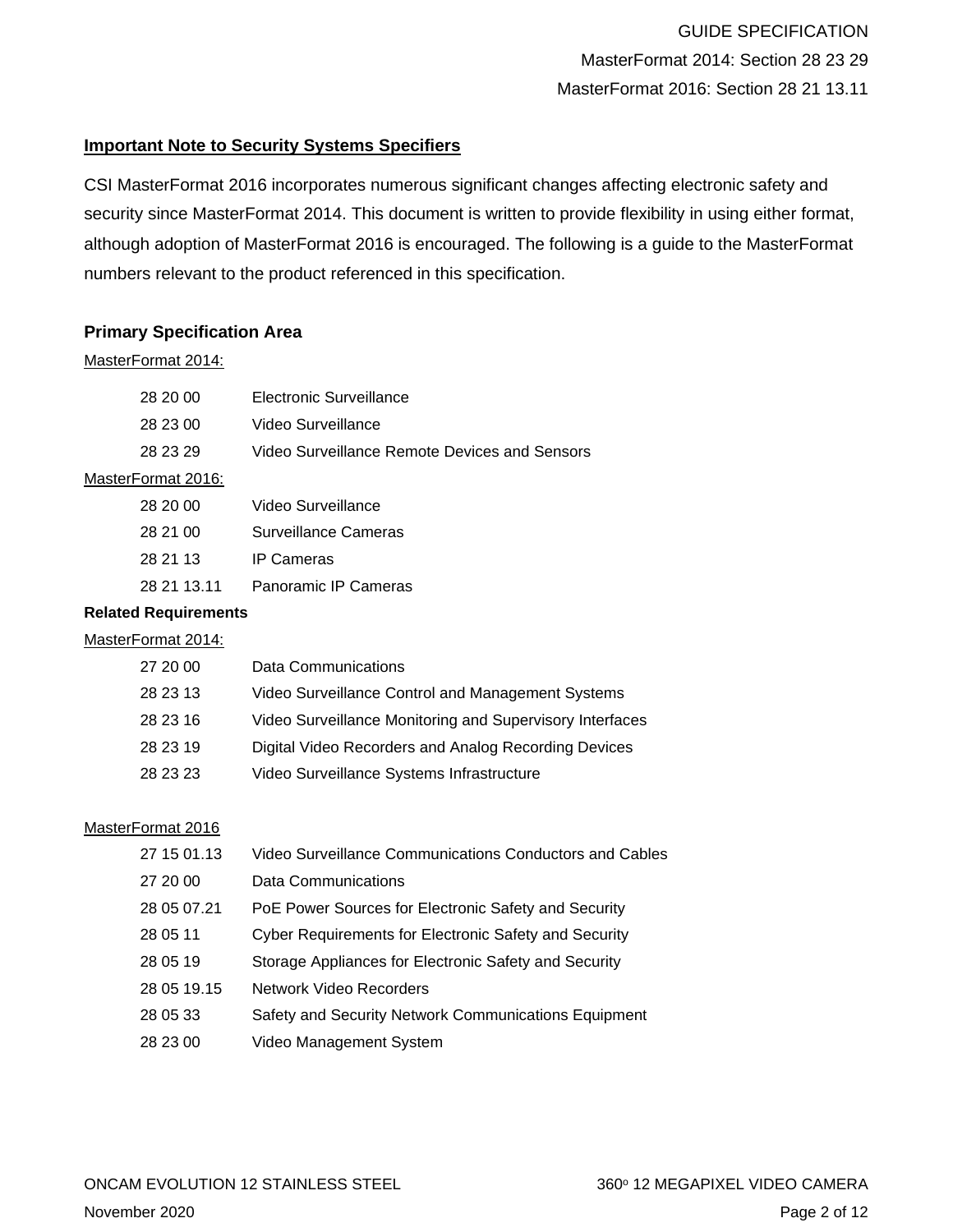# **360<sup>o</sup> 12 MEGAPIXEL OUTDOOR VIDEO CAMERA**

# **PART 1 GENERAL**

### **1.01 SUMMARY**

- A. Section includes a 12 megapixel (MP) IP stainless steel video camera providing 360 degree surveillance.
- B. Product Designed for demanding industrial environments, 12 MP electropolished marine grade 316 stainless steel, IP69K rated video camera, employing one 4072H x 3046V image sensor, capable of providing 360 degree surveillance with no moving parts and seven independent video streams.
- C. Related Requirements

**Refer to MasterFormat notes at the beginning of this document to select requirements specific to the MasterFormat version being used in the specification.**

### **1.02 REFERENCES**

- A. Abbreviations
	- 1. API Application Programming Interface
	- 2. ARP Address Resolution Protocol
	- 3. AWB Automatic White Balance
	- 4. DHCP Dynamic Host Configuration Protocol
	- 5. DNS Domain Name Server
	- 6. fps frames per second
	- 7. FTP File Transfer Protocol
	- 8. GOP Group of Pictures
	- 9. GUI Graphical User Interface
	- 10. HTTP Hypertext Transfer Protocol
	- 11. HTTPS Secure Hypertext Transfer Protocol
	- 12. ICMP Internet Control Message Protocol
	- 13. IGMP Internet Group Management Protocol
	- 14. IP Internet Protocol
	- 15. JPEG Joint Photographic Experts Group
	- 16. MJPEG Motion JPEG
	- 17. MP Megapixel
	- 18. MPEG Moving Pictures Experts Group
	- 19. NTP Network Time Protocol
	- 20. PoE Power over Ethernet
	- 21. RTP Real-Time Transport Protocol
	- 22. RTSP Real-Time Streaming Protocol
	- 23. SDK Software Development Kit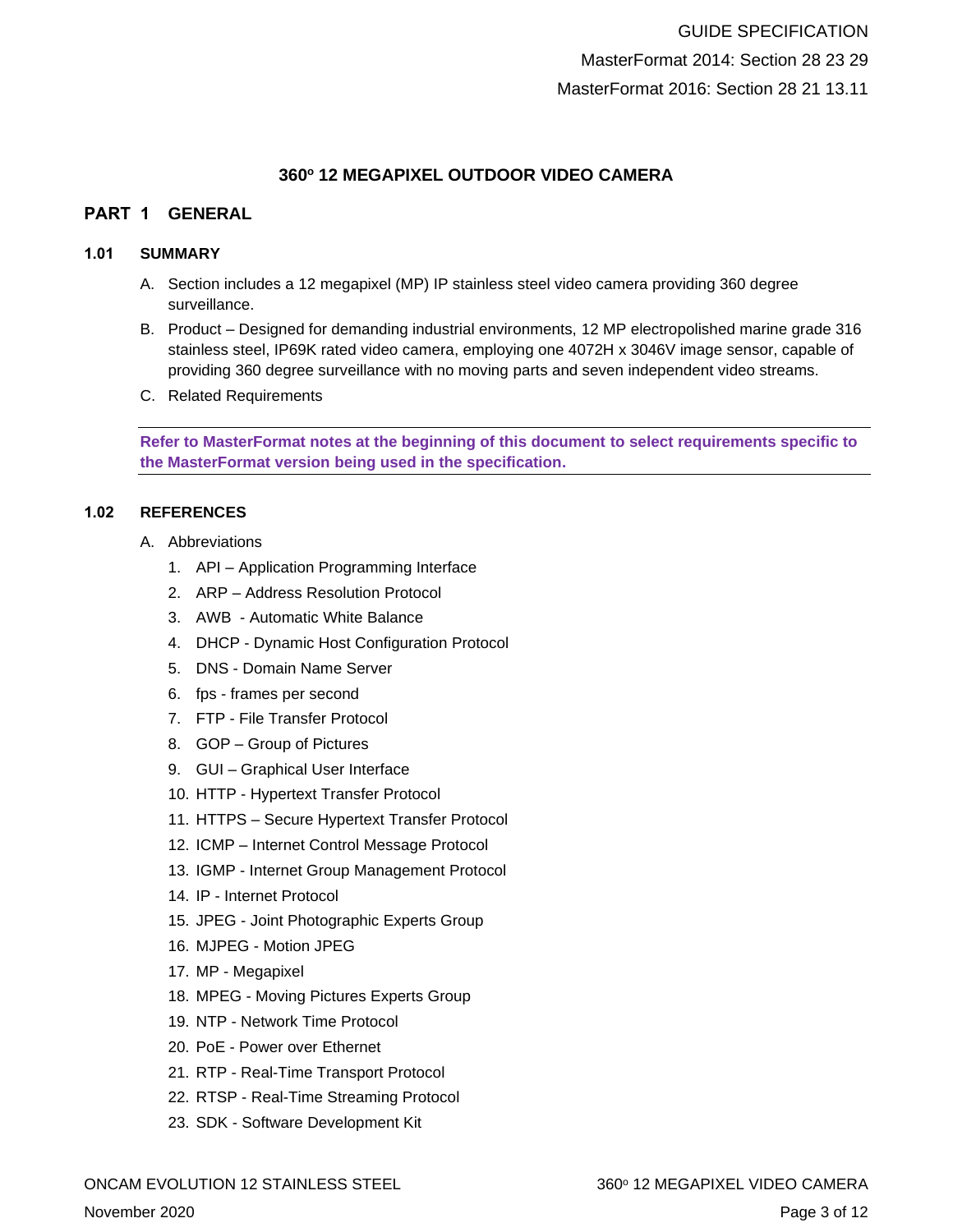# MasterFormat 2014: Section 28 23 29

MasterFormat 2016: Section 28 21 13.11

- 24. SMTP Simple Mail Transfer Protocol
- 25. TCP Transmission Control Protocol
- 26. UDP User Datagram Protocol
- 27. UPnP Universal Plug and Play
- 28. VCam Virtual Camera
- 29. VMS Video Management System
- 30. WDR Wide Dynamic Range
- B. Reference Standards
	- 1. Network
		- a. IEEE 802.3 Ethernet Standards
		- b. IEEE 802.1x Port-based authentication
	- 2. Video
		- a. ISO / IEC 14496 –10, MPEG-4 Part 10 ( ITU H.264)
		- b. ISO / IEC 10918 JPEG
		- c. ONVIF Profile S
	- 3. Emissions
		- a. FCC-47 CFR Part 15 Subpart B, Class A
		- b. ANSI C63.4-2014
		- c. CE
			- 1.) EN 55032:2015/AC:2016-07, AS/NZS CISPR 32:2015/COR1:2016 Class A Conducted and Radiated Power
			- 2.) EN 61000-3-2:2014 Harmonic Current Emissions
			- 3.) EN 61000-3-3:2013 Voltage Fluctuations and Flicker
		- d. ICES-003, Issue 6-2016
		- e. EN 55024 2010+A1:2015 & CISPR 24:2010,
	- 4. Environmental
		- a. BS EN 60529 & DIN 40 050 Part 9– Degrees of Protection Provided by Enclosures IP69K
		- b. National Electrical Manufacturers Association, NEMA Type 4X (Outdoor use) and Type 6P
		- c. BS EN 62262 Impact Rating IK10+
	- 5. Safety
		- a. Underwriters Laboratories (UL) and cUL 60950 Information Technology Equipment
- C. Definitions
	- 1. Dewarping A process in which an image or set of images is rendered in a flat plane with spatial distortions corrected by a curvilinear type algorithm to create a normal appearance.
	- 2. Virtual Camera (VCam) An image stream which is the result of taking a selected portion of a camera's field of view and presenting it as if it were a single camera dedicated to that view.

### **1.03 SUBMITTALS**

- A. Product Data
	- 1. Manufacturer's printed or electronic data sheets
	- 2. Manufacturer's installation and operation manuals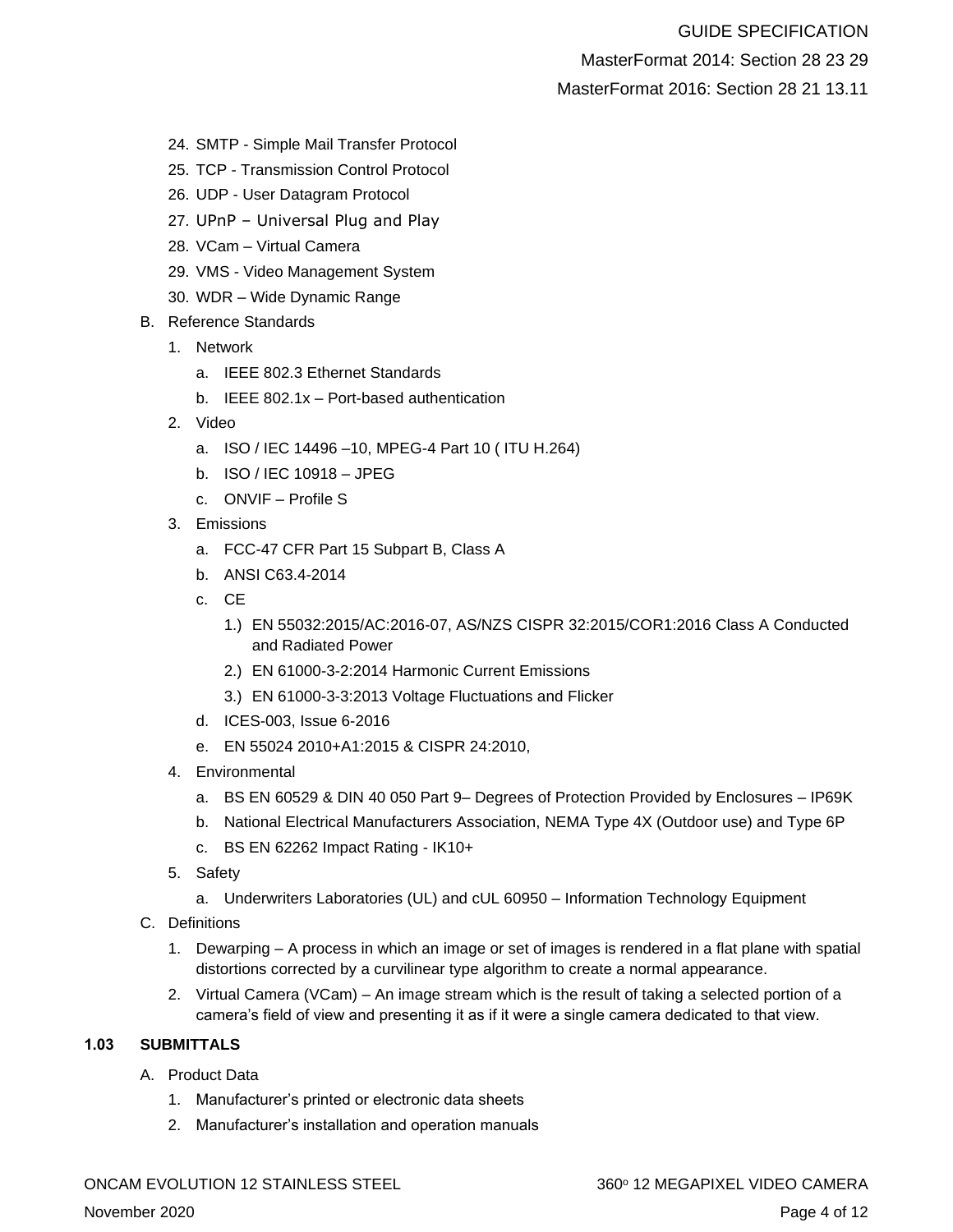3. Warranty documentation

### **1.04 QUALIFICATIONS**

- A. Manufacturer shall have a minimum of five years' experience in producing IP video equipment.
- B. Installers shall be trained and authorized by the Manufacturer to install, integrate, test, and commission the system.

### **1.05 DELIVERY, STORAGE AND HANDLING**

- A. Deliver the camera in the manufacturer's original, unopened, undamaged container with identification labels intact.
- B. Store the camera in a temperature controlled environment protected from mechanical and environmental conditions as designated by the manufacturer.

#### **1.06 WARRANTY AND SUPPORT**

A. Manufacturer shall provide a limited 3 year warranty for the product to be free of defects in material and workmanship.

### END OF SECTION

# **PART 2 PRODUCTS**

### **2.01 EQUIPMENT**

|    | A. Manufacturer: | Oncam Global Ltd.                 |
|----|------------------|-----------------------------------|
|    |                  | Building 4, Chiswick Park         |
|    |                  | 566 Chiswick High Road            |
|    |                  | London, W4 5YE                    |
|    |                  | United Kingdom                    |
|    |                  | Phone: +44 (0) 20 7371 6640       |
|    |                  | Web: www.oncamgrandeye.com        |
|    |                  | E-mail: support@oncamgrandeye.com |
| В. | Model            | EVO-12-SS2                        |
|    | C. Alternates:   | None                              |

### **2.02 GENERAL DESCRIPTION**

- A. The 360° 12 MP stainless steel video camera ("360 degree camera") shall have no moving parts and be capable of providing 360 degree surveillance with no blind spots
- B. The 360 degree camera shall possess the following primary characteristics:
	- 1. employ a single image sensor capable of providing 4072H x 3046V resolution
	- 2. provide dewarping software to convert the spherical video image into a continuous flat view
	- 3. H.264 and MJPEG compression
	- 4. 12 fps for maximum resolution, 30 fps for 2MP resolution and below
	- 5. unicast support for up to 20 simultaneous users depending on the resolution settings
	- 6. multicast supported for all H.264 camera streams
	- 7. 0.1 lux minimum illumination, providing clarity in low light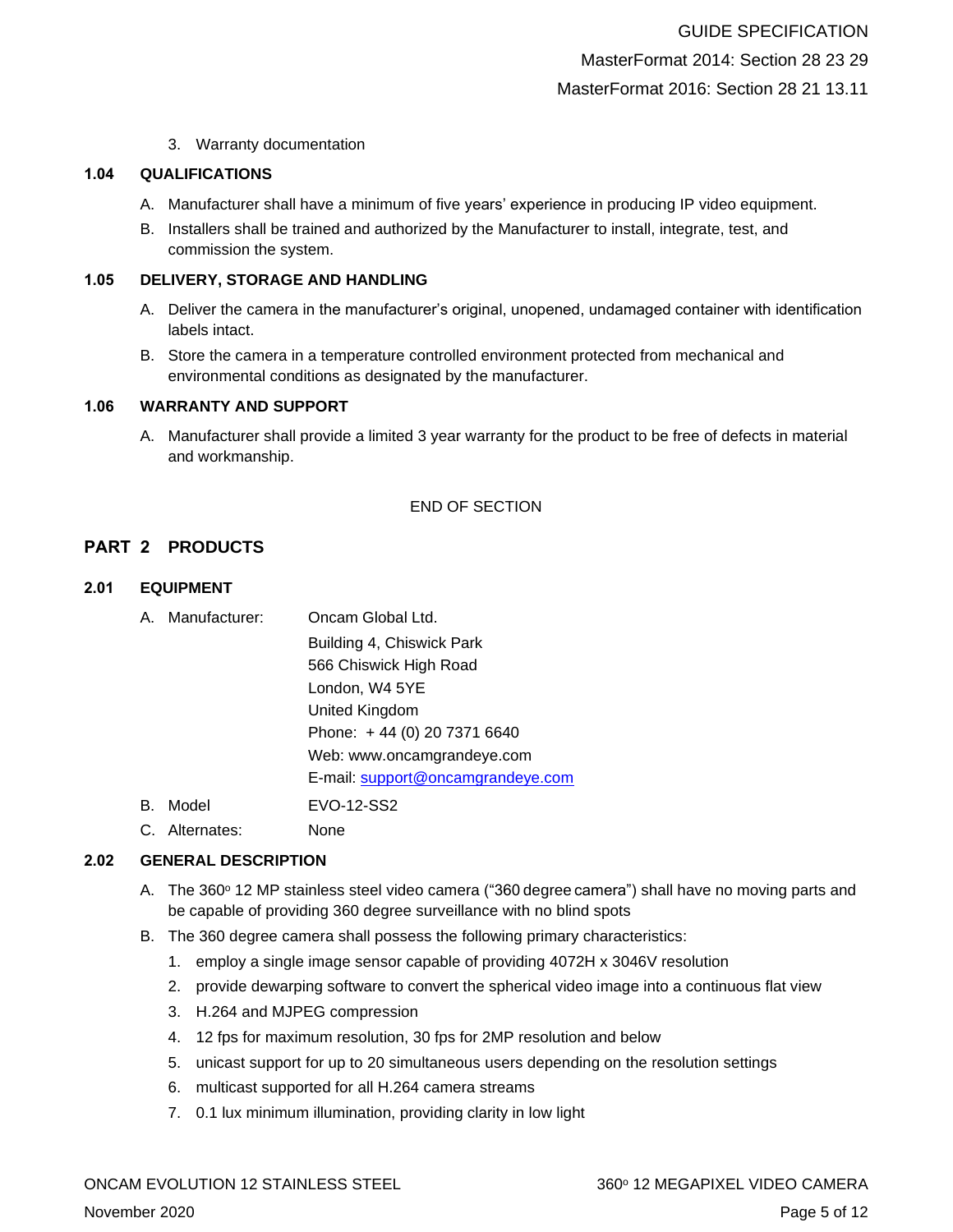# MasterFormat 2014: Section 28 23 29

MasterFormat 2016: Section 28 21 13.11

- 8. local 3D dewarping providing 4x VCams at max 1MP each
- 9. 10x zoom with Oncam 3D client-side dewarping software
- 10. 10 configurable privacy regions
- 11. 8 polygonal Video Motion Detection regions
- 12. local alarm digital input and output
- 13. audio microphone input
- 14. built-in SD Card slot. Supports cards up to 128 GB capacity. Speed class 10 or higher required
- 15. image snapshot transferred by email
- 16. operate on an embedded Linux platform
- 17. include a built-in web server
- 18. PoE (IEEE standard 802.af) or 12VDC powered
- 19. IP69K and IK10+ rated

### **2.03 VIDEO**

- A. Imager
	- 1. Sensor: 12.4 MP (approximately) 1/2.3" Sony EXMOR R CMOS Sensor
	- 2. Minimum illumination: 0.10 lux (50 IRE, F/2.0)
	- 3. Scanning: Progressive
- B. Image Control Settings
	- 1. Automatic white balance (AWB): 2,500K to 8,000K (approximately)
	- 2. Privacy zone definition: 10 configurable zones
	- 3. Wide Dynamic Range (WDR): Electronic WDR 60 dB
	- 4. Brightness
	- 5. Sharpness
	- 6. Contrast
	- 7. Saturation
	- 8. Exposure compensation
	- 9. Compression image quality Multi-levels of compression and frame rate adjustment
- C. Lens: 185 $\circ$  fixed, F/2.0
	- 1. Angle of view: 180° horizontal, 180° vertical (hemispherical)
- D. Video Streams
	- 1. The 360 degree camera shall support the transmission of seven configurable video streams, whose properties are detailed in Attachment A.
	- 2. Available compression types:
		- a. H.264, available in 6 streams
		- b. MJPEG, available in 1 stream
		- c. Available resolutions:
			- 1.) H.264 compression
				- a.) 3200 x 3000 (9.6 MP)
				- b.) 2528 x 2376 (6 MP)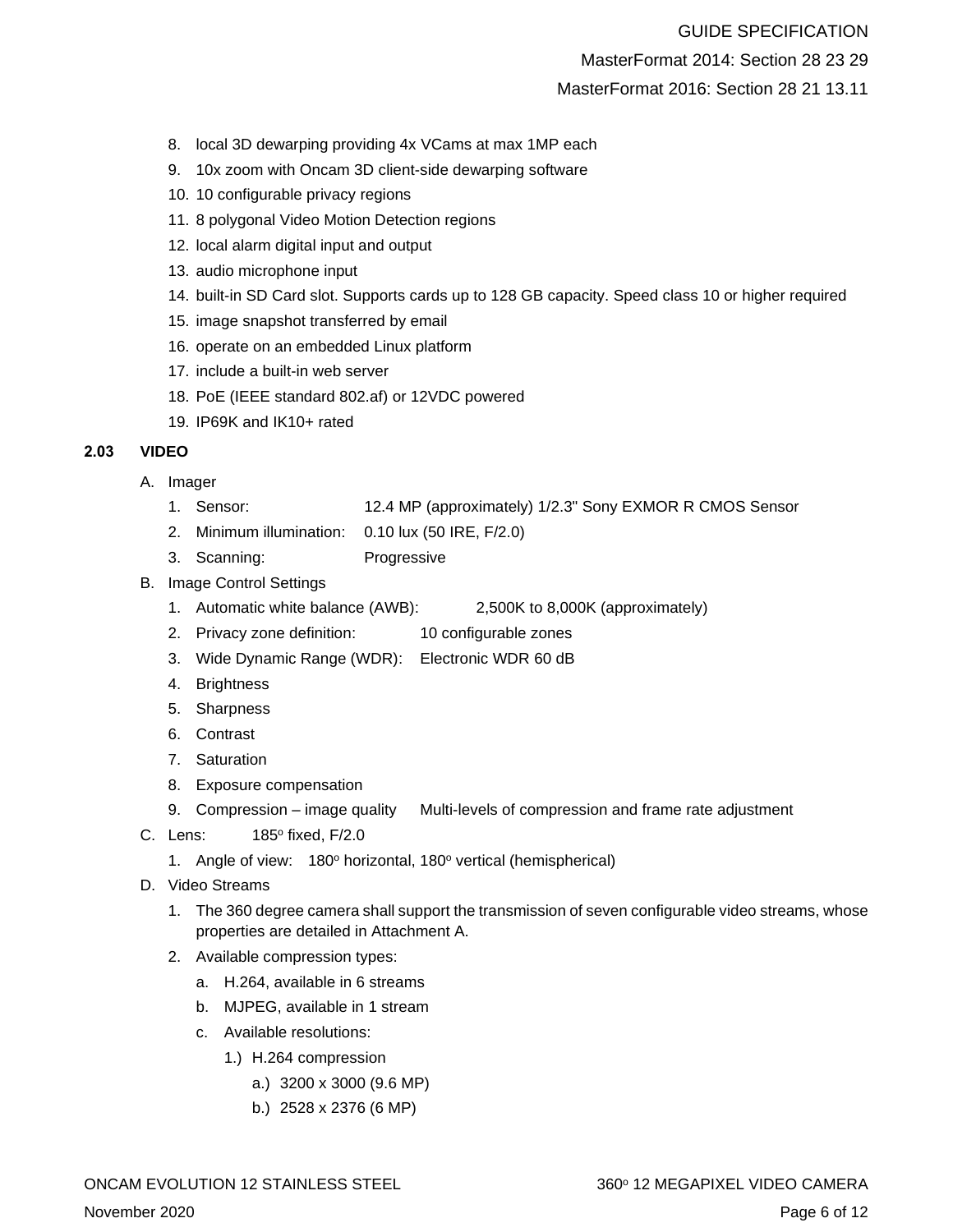# MasterFormat 2014: Section 28 23 29

MasterFormat 2016: Section 28 21 13.11

- c.) 2080 x 1960 (4 MP)
- d.) 1472 x 1384 (2 MP)
- e.) 544 x 512 (1/4 MP)
- 2.) MJPEG compression
	- a.) 544 x 512 (1/4 MP)
- 3. Bit rate
	- a. Range: 0.8 Mbps 10 Mbps (Constant Bit Rate)
	- b. H.264 options:
		- 1.) Constant Bit Rate
		- 2.) Fixed Quality
		- 3.) GOP length
		- 4.) Maximum frames per second
	- c. MJPEG options:
		- 1.) maximum frames per second
		- 2.) quality
- 4. Frame rate: 0-30 fps
- 5. Presentation: Video views shall be available in both fisheye and dewarped (flat) views as follows:
	- a. Fisheye views: 3 streams, one of which shall be MJPEG
	- b. Dewarped views: 4 streams of independent VCams
- 6. Video streams shall support ONVIF profile S.
- E. Video Viewing
	- 1. Video and snapshots shall be capable of being accessed through the following means:
		- a. JPEG images accessible through a web browser
		- b. Video streaming through an available media player
		- c. ONVIF driver
- F. Storage and Recording
	- 1. The 360 degree camera shall have the facility for onboard SD card storage.
	- 2. Compatible with ONVIF Profile G (Recording)
- G. Video Motion
	- 1. Video motion analytics shall be pre-loaded in the 360 degree camera.
	- 2. The 360 degree camera shall have the ability to detect motion within up to 8 user defined areas of the video image.
- H. Pan Tilt Zoom (PTZ) Functionality The 360 degree camera shall support 10x digital zoom with Oncam 3D client side dewarping software.

# **2.04 ADDITIONAL FEATURES**

- A. Alarm The 360 degree camera shall have a contact input and contact output for alarm or control.
- B. Event management The 360 degree camera shall perform selected response actions when triggered by selected inputs as follows: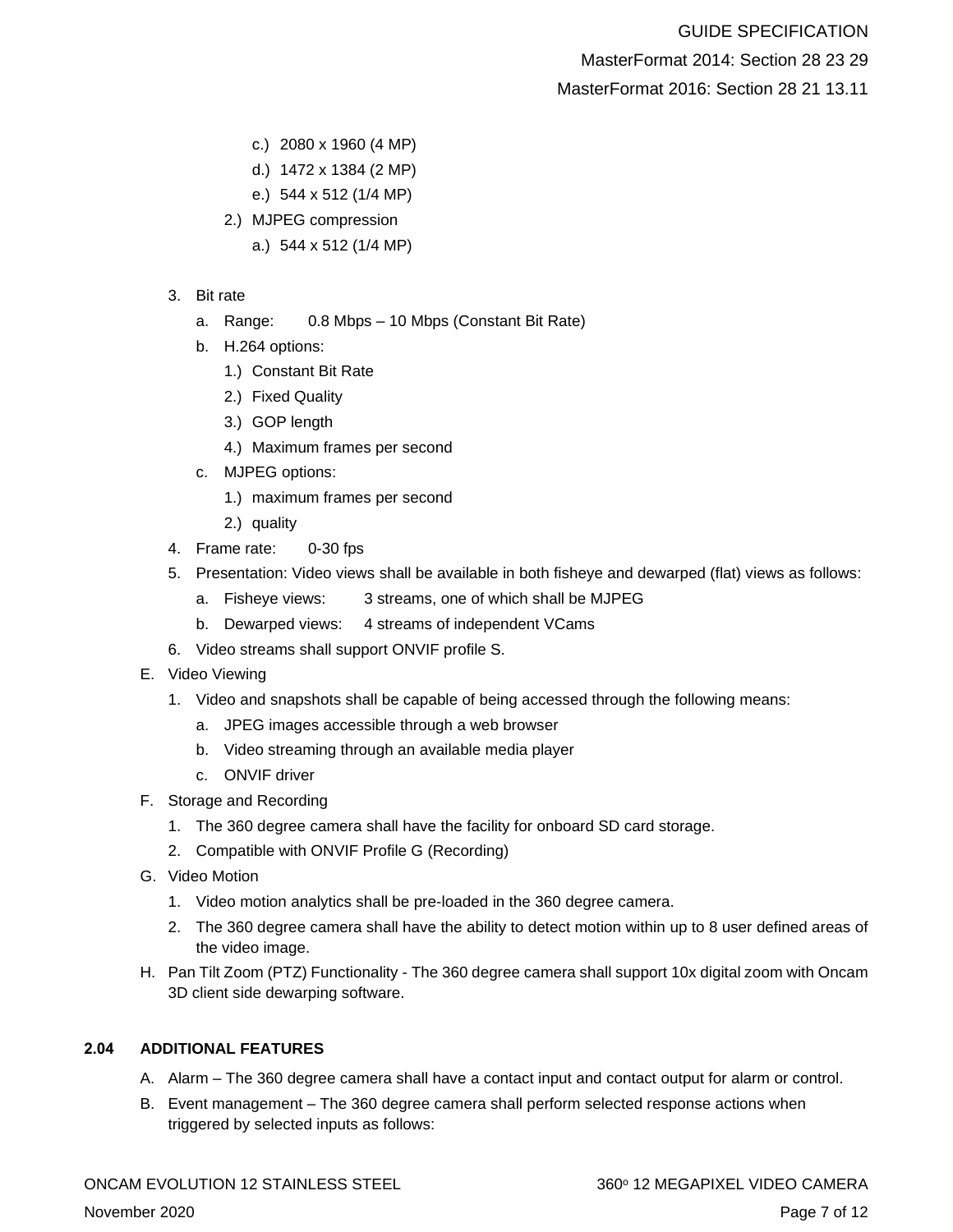# MasterFormat 2014: Section 28 23 29

MasterFormat 2016: Section 28 21 13.11

- 1. Response actions:
	- a. contact output
	- b. e-mail via SMTP
	- c. local recording
- 2. Trigger inputs:
	- a. motion in a pre-defined area
	- b. contact input
	- c. HTTP event
	- d. network connection lost
- C. Audio The 360 degree camera shall have audio capability.
	- 1. Input options:
		- a. Line level/external microphone input (3.5 mm jack), 600-ohm differential, 1 V p-p maximum
	- 2. Streaming options
		- a. via RTSP using G.711 codec
		- b. via ONVIF Profile S
	- 3. Integrations The 360 degree camera shall have available an API and an SDK to support integrations with third party manufacturers, including VMS and network storage providers.

### **2.05 NETWORK**

- A. Connectivity: 1000BASE-TX Ethernet with RJ-45 connector
- B. Protocols supported
	- 1. Transmission Control Protocol (TCP), Internet Protocol (IP) v4, User Datagram Protocol (UDP)
	- 2. Configuration: Dynamic Host Configuration Protocol (DHCP)
	- 3. Web services: Hypertext Transfer Protocol (HTTP)
	- 4. Network services: Domain Name System (DNS), Network Time Protocol (NTP), Internet Control Message Protocol (ICMP), Universal Plug and Play (UPnP), Simple Network Management Protocol v2 or v3 (SNMP)
	- 5. Media: Real-Time Transport Protocol (RTP), Real-Time Streaming Protocol (RTSP)
	- 6. Multicast: Internet Group Management Protocol (IGMP)
	- 7. Simple Mail Transfer Protocol (SMTP)
- C. Unicast The 360 degree camera shall support 20 simultaneous users of independent streams.
- D. Multicast The 360 degree camera shall support multicast for all H.264 camera streams.
- E. Security
	- 1. The 360 degree camera shall have a user configurable password feature.
	- 2. IEEE 802.1x Authentication

### **2.06 CAMERA SOFTWARE**

- A. Web Server The 360 degree camera shall have a built in web server which supports browser-based configuration of the camera.
	- 1. The camera's web server shall allow access to camera information and all primary software functions to include: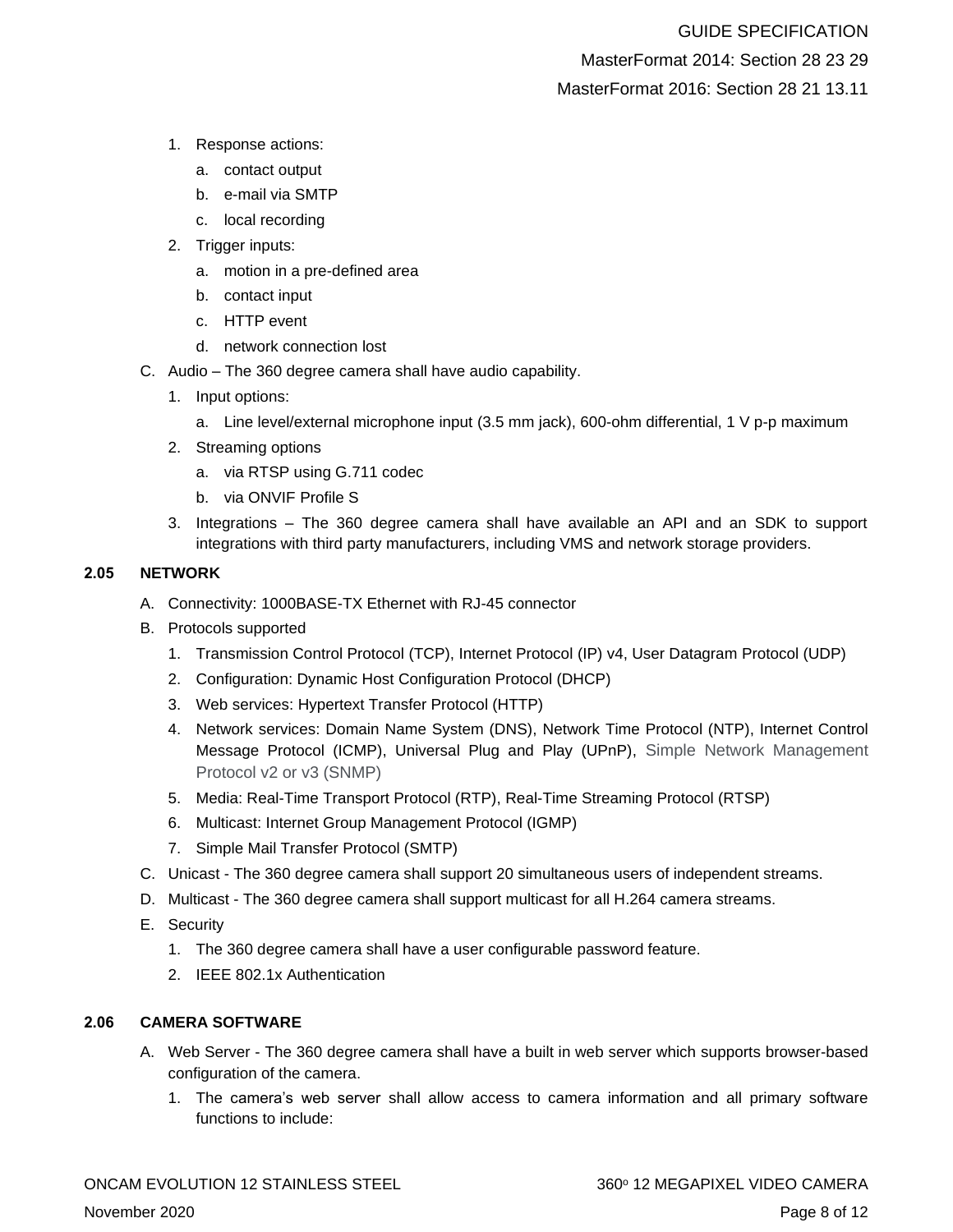# MasterFormat 2014: Section 28 23 29

MasterFormat 2016: Section 28 21 13.11

- a. Image settings
- b. Network settings
- c. Alarm settings, triggers, and actions
	- 1.) Triggers:
		- a.) motion
		- b.) network connection lost
		- c.) contact input
		- d.) HTTP Event
	- 2.) Actions:
		- a.) Email (SMTP)
		- b.) Record to SD card
		- c.) Contact output
- d. Camera settings
	- 1.) Frames per second
	- 2.) Quality
	- 3.) Bit rate control
	- 4.) Compression settings
- e. Clock settings
- f. Video stream settings
	- 1.) Resolution
	- 2.) Compression
- g. SD card recording settings
- h. Maintenance
	- 1.) Factory reset
	- 2.) Reboot camera
- i. Image regions
	- 1.) Privacy zones
	- 2.) Motion detection zones
- 2. The camera's web server shall support up to 20 clients simultaneously over the network.
- B. Setup and Maintenance The Manufacturer shall offer a setup and a maintenance software tool to implement the following actions:
	- 1. Scan local network to discover compatible cameras
	- 2. Remotely change and configure camera settings, including network settings
	- 3. Remotely import or export network settings
	- 4. Upgrade camera firmware
	- 5. Remotely send commands to camera
	- 6. Send configuration settings to multiple cameras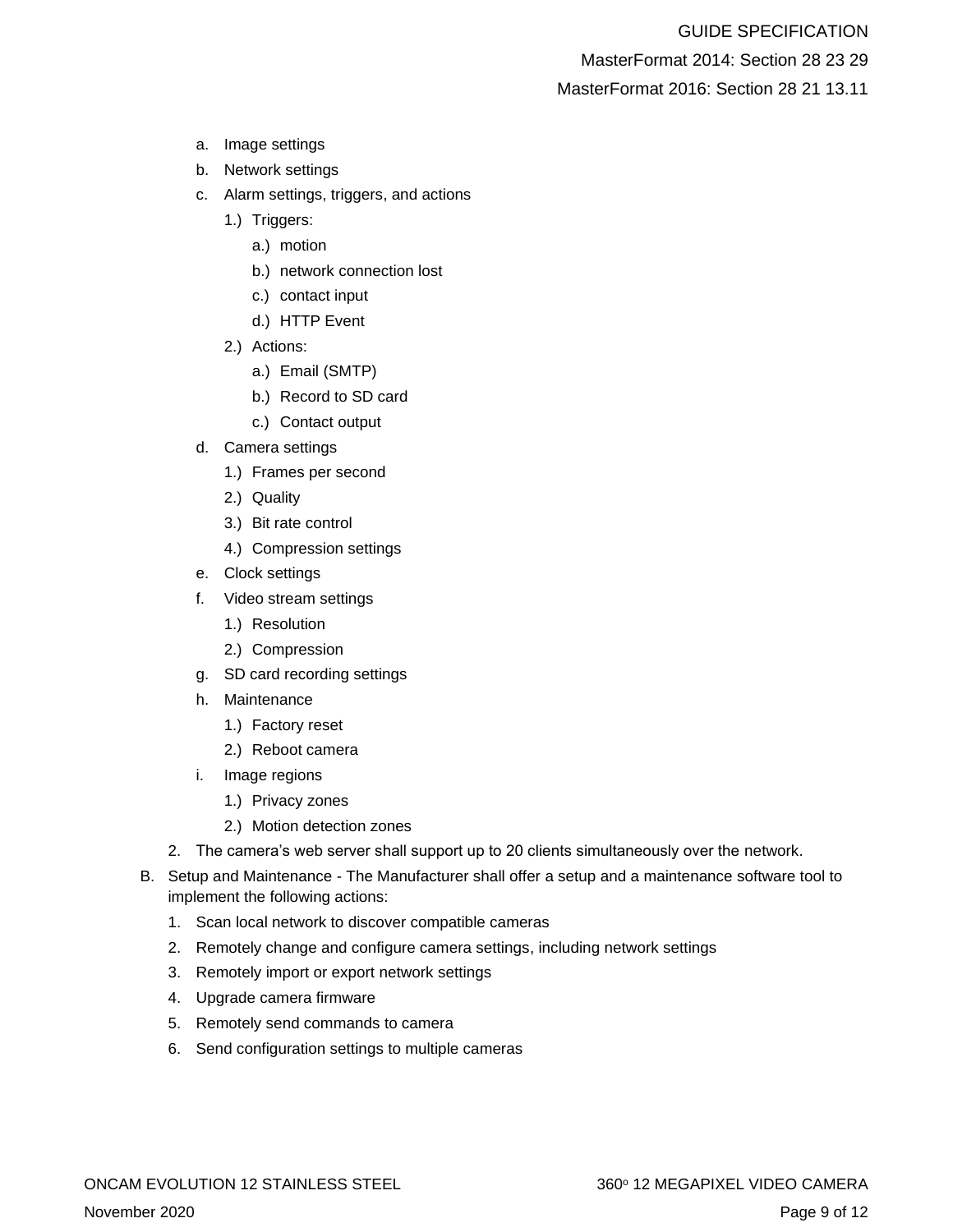# MasterFormat 2014: Section 28 23 29

MasterFormat 2016: Section 28 21 13.11

- C. Diagnostics
	- 1. The 360 degree camera shall have a self-monitoring function which automatically resets the camera in the event of malfunction.
	- 2. The 360 degree camera shall have a diagnostics tool to test hardware functionality, accumulate statistics, and diagnose hardware faults.
	- 3. The 360 degree camera's SD card shall allow the creation and storage of a log file for diagnostics and fault finding.

### **2.07 ELECTRICAL**

- A. Power
	- 1. Source Options
		- a. 12 VDC
		- b. PoE (IEEE standard 802.3af) 48 VDC nominal
	- 2. Power Consumption (maximum):
		- a. 12 VDC: 7.32 W
		- b. POE: 8.4 W
- B. Connectors:
	- 1. Ethernet: RJ-45 connector
	- 2. External power (12 VDC): 2.1 mm input jack
	- 3. External input/output: 6-pin 1.5 mm Phoenix style connector
	- 4. Analog video: BNC test port for production, not available for normal operation

#### **2.08 MECHANICAL AND ENVIRONMENTAL**

- A. Housing Material: Electropolished marine grade 316 stainless steel with polymer dome cover
- B. Dimensions: (D x W x H)
	- 1. Surface 124 x 166 x 169 mm (4.9 x 6.5 x 6.7 in.)
	- 2. Pendant 147 x 188 x 188 mm (5.8 x 7.4 x 7.4 in.)
- C. Temperature
	- 1. Operating:  $-40^\circ$  C to 55° C (-40° F to 131° F)
- D. Environmental Rating: IP66, IP67, IP68, IP69K, NEMA Type 4X & 6P
- E. Impact Rating: IK10+

### **2.09 ACCESSORIES**

- A. The Manufacturer shall include accessories to enable the following types of mounting dependent on model type:
	- 1. Pendant
	- 2. Surface
	- 3. Pole
	- 4. Corner

END OF SECTION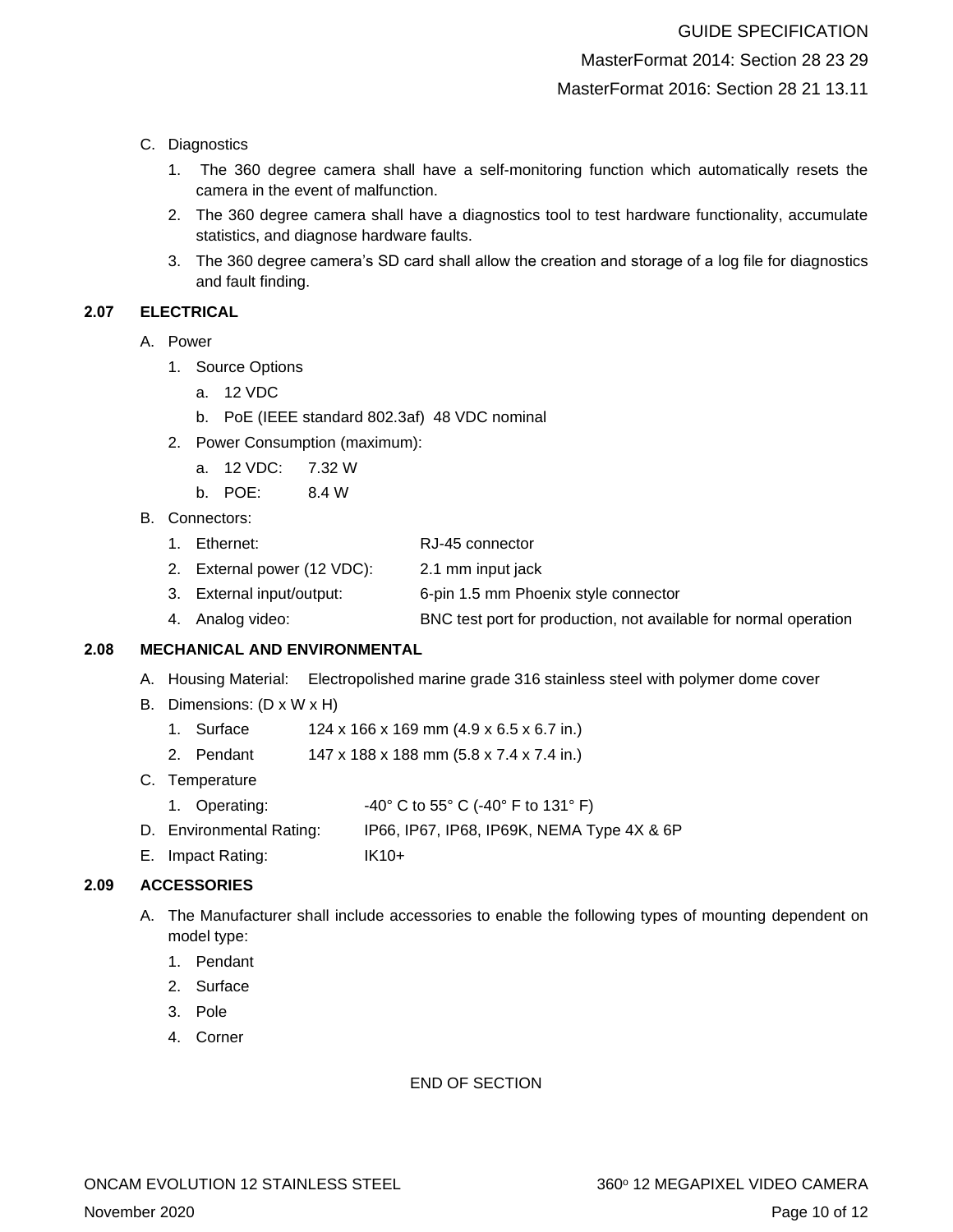# **PART 3 EXECUTION**

### **3.01 INSTALLERS**

A. Contractor personnel shall comply with all applicable state and local licensing requirements.

### **3.02 PREPARATION**

- A. The network design and configuration shall be verified for compatibility and performance with the camera(s).
- B. Network configuration shall be tested and qualified by the Contractor prior to camera installation.
- C. Before permanent installation of the system, the Contractor shall test the system in conditions simulating the final installed environment
	- 1. A report indicating successful test results shall be produced.

### **3.03 INSTALLATION**

- A. Contractor personnel shall follow all Manufacturer published installation instructions and guidelines.
- B. The 360 degree camera shall not be deployed in air handling spaces.
- C. Contractor shall insure that the installed cameras contain the latest revision of Manufacturer's firmware.

### **3.04 STORAGE**

A. The 360 degree camera hardware shall be stored in an environment where temperature and humidity are in the range specified by the Manufacturer.

# **3.05 ATTACHMENTS**

A. Video Stream Properties

END OF SECTION